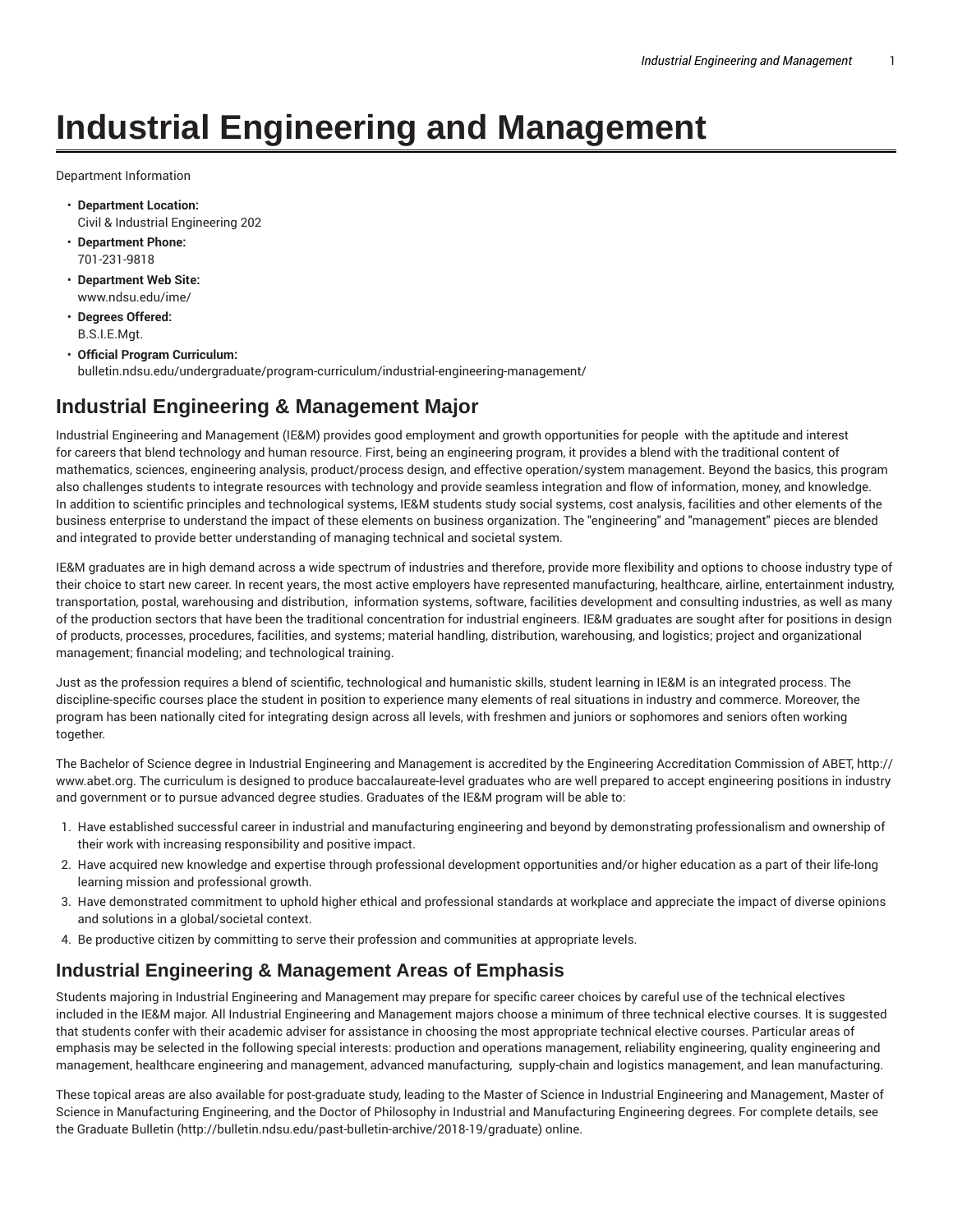## **Selective Admission**

The Department of Industrial and Manufacturing Engineering has a selective admission policy. To be admitted to the program, freshman applicants must have a minimum high school GPA of 2.5 and a composite ACT score of 21 or higher. Transfer students, whether from another university or from another department at NDSU, must have an institutional grade point average of at least 2.30.

## **Industrial Engineering and Management Minor**

Students majoring in any engineering discipline may elect a minor in Industrial Engineering and Management. These optional studies offer engineering students the opportunity to add important career-enhancing skills to their technological competencies. The elected courses in an IE&M minor add skills for integrating technology and resources within the complex of people, technology, machinery and information that make up the successful modern business enterprise. Students completing this minor will achieve better understanding of organizational and management processes and will be better prepared to work in the multifunctional teams crucial to success in industry.

Minor in IE&M require a minimum of 18 credits. The foundation requirements for the IE&M minor are:

- IME 111 Introduction to Industrial and Manufacturing Engineering
- IME 311 Work/Station Design and Measurement

The remaining 12 credits must be selected from a list of approved IME 300- and 400-level courses for which prerequisites are in place.

Interested students are encouraged to visit the IME Department for advice on course selection to best suit their career interests. Students must complete the graduation requirements for another engineering major before the designation of the IE&M minor will be placed on their transcripts.

### **Industrial Engineering & Management Sequence for Non-Majors**

The practices and procedures learned in the Industrial Engineering & Management major are universally applied in public and private organizations of all kinds. IE&M courses are available as electives for students majoring in other programs including engineering, computer science, mathematics, sciences, business administration, cereal science, and agricultural economics. Courses recommended for non-majors are:

| Code           | <b>Title</b>                                  | <b>Credits</b> |
|----------------|-----------------------------------------------|----------------|
| <b>IME 311</b> | Work/Station Design and Measurement           | 3              |
| <b>IME 440</b> | <b>Engineering Economy</b>                    | $2 - 3$        |
| <b>IME 450</b> | Systems Engineering and Management            | 3              |
| <b>IME 451</b> | Logistics Engineering and Management          | 3              |
| <b>IME 452</b> | Integrated Industrial Information Systems     | 3              |
| <b>IME 453</b> | Hospital Management Engineering               | 3              |
| <b>IME 455</b> | Management of People Systems                  | 2              |
| <b>IME 456</b> | Program and Project Management                | 3              |
| <b>IME 460</b> | <b>Evaluation of Engineering Data</b>         | 3              |
| <b>IME 461</b> | <b>Quality Assurance and Control</b>          | 3              |
| <b>IME 462</b> | <b>Total Quality In Industrial Management</b> | 3              |
| <b>IME 463</b> | <b>Reliability Engineering</b>                | 3              |
| <b>IME 470</b> | <b>Operations Research I</b>                  | 3              |
| <b>IME 480</b> | Production and Inventory Control              | 3              |
| <b>IME 482</b> | <b>Automated Manufacturing Systems</b>        | 3              |
| <b>IME 485</b> | Industrial and Manufacturing Facility Design  | 3              |

Please note this is a sample plan of study and not an official curriculum. Actual student schedules for each semester will vary depending on start year, education goals, applicable transfer credit, and course availability. Students are encouraged to work with their academic advisor on a regular basis to review degree progress and customize an individual plan of study.

| Freshman                  |                       |                |
|---------------------------|-----------------------|----------------|
| Fall                      | <b>Credits Spring</b> | <b>Credits</b> |
| <b>CHEM 121</b><br>& 121L | 4 ENGL 120            | 3              |
| <b>ENGL 110</b>           | 4 IME 111             | 3              |
| MATH 165                  | 4 MATH 166            | 4              |